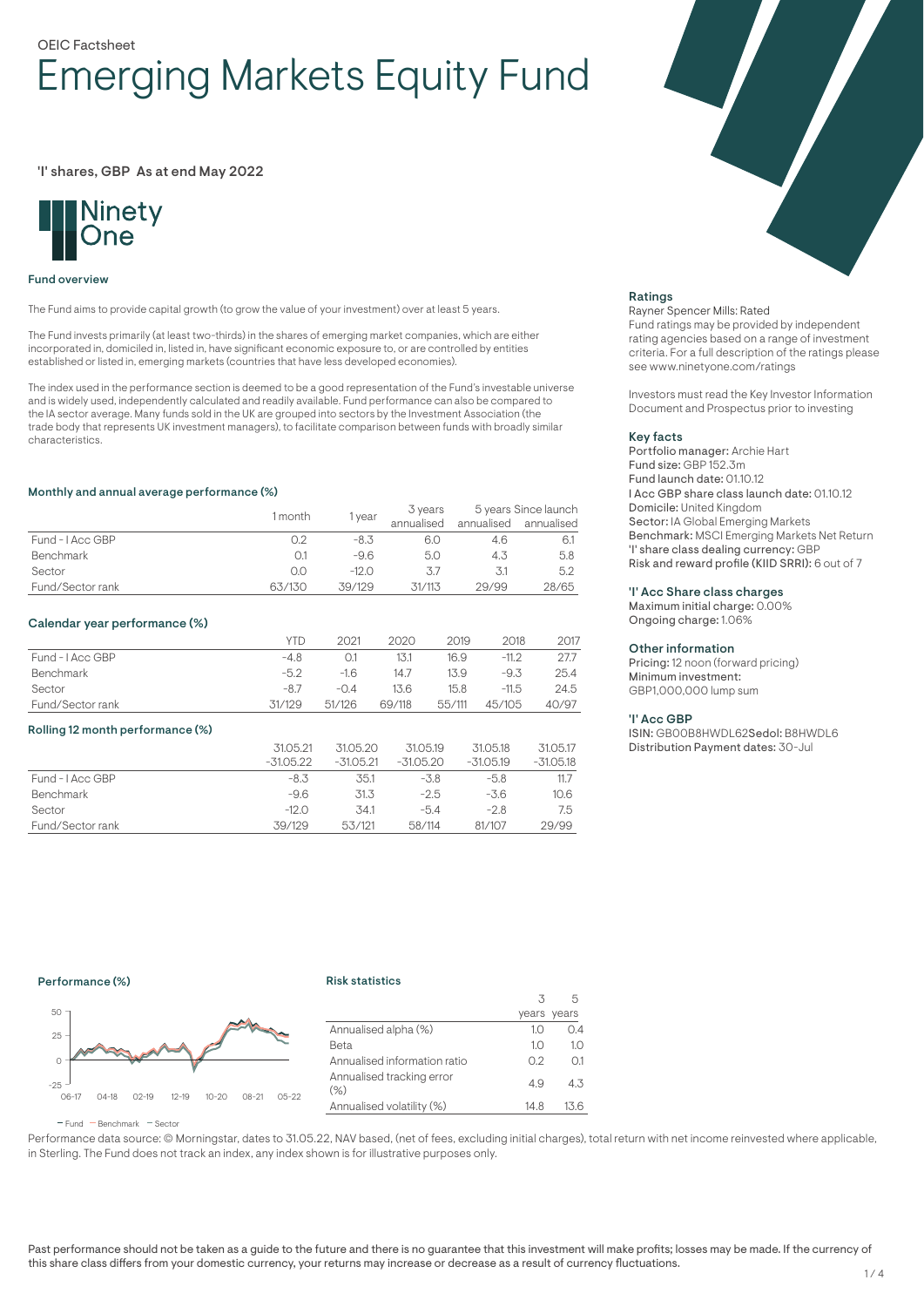# Emerging Markets Equity Fund

| Top holdings (%)                             |      |
|----------------------------------------------|------|
| Taiwan Semiconductor Manufacturing<br>Co Ltd | 7.1  |
| Samsung Electronics Co Ltd                   | 5.8  |
| <b>Tencent Holdings Ltd</b>                  | 3.8  |
| Reliance Industries Ltd                      | 3.0  |
| NetEase Inc                                  | 3.0  |
| Alibaba Group Holding Ltd                    | 2.7  |
| Anglo American Plc                           | 2.2  |
| MediaTek Inc                                 | 2.1  |
| Infosys Ltd                                  | 2.0  |
| Saudi National Bank                          | 1.9  |
| Total                                        | 33.6 |
| Number of eauity holdinas:                   | 79   |

| Sector analysis (%) |  |  |
|---------------------|--|--|
|                     |  |  |

| Information Technology        | 21.0    |
|-------------------------------|---------|
| Financials                    | 20.7    |
| Materials                     | 14.0    |
| <b>Consumer Staples</b>       | 8.7     |
| <b>Consumer Discretionary</b> | 7.2     |
| <b>Communication Services</b> | 6.9     |
| Industrials                   | 6.6     |
| Utilities                     | 4.1     |
| Energy                        | 4.0     |
| Health Care                   | 2.0     |
| Other                         | 0.7     |
| Cash                          | 4.1     |
| Total                         | 1()()() |

| $China^*$            | 26.7  |
|----------------------|-------|
| South Korea          | 14.2  |
| Taiwan               | 12.8  |
| India                | 12.0  |
| Hong Kong            | 5.1   |
| South Africa         | 4.1   |
| Saudi Arabia         | 3.7   |
| <b>Brazil</b>        | 3.3   |
| United Kingdom       | 3.2   |
| Mexico               | 3.0   |
| Malaysia             | 1.4   |
| Indonesia            | 11    |
| Netherlands          | 0.9   |
| U.A.E                | 0.8   |
| Argentina            | 0.7   |
| Qatar                | 0.7   |
| Turkey               | 0.7   |
| <b>United States</b> | 0.7   |
| Poland               | 0.5   |
| Hungary              | 0.3   |
| Cash                 | 4.1   |
| Total                | 100.0 |

\* Offshore and/or Mainland

# Top & bottom stock weightings vs

| benchmark (%)                        |        |
|--------------------------------------|--------|
| NetEase Inc                          | 2.3    |
| Anglo American Plc                   | 2.2    |
| AIA Group Ltd                        | 1.7    |
| China Longyuan Power Group Ltd       | 1.6    |
| Reliance Industries Ltd              | 1.6    |
| Housing Development Finance Corp Ltd | $-0.7$ |
| Al Rajhi Bank                        | $-0.7$ |
| Petroleo Brasileiro SA               | $-0.8$ |
| JD.com Inc                           | $-0.8$ |
| Meituan Dianping                     | $-1.4$ |

# Top & bottom sector weightings vs

| benchmark (%)              |        |
|----------------------------|--------|
| Materials                  | 4.8    |
| Insurance                  | 3.0    |
| Food & Staples Retailing   | 2.8    |
| Capital Goods              | 1.8    |
| Diversified Financials     | 1.7    |
| Real Estate                | $-1.4$ |
| Automobiles & Components   | $-2.0$ |
| Telecommunication Services | $-3.3$ |
| Retailing                  | $-4.1$ |
| <b>Banks</b>               | -5.8   |

# Top & bottom country weightings vs

| 4.9    |
|--------|
| 3.2    |
| 1.5    |
| 0.9    |
| 0.7    |
| $-0.9$ |
| $-1.9$ |
| $-2.3$ |
| $-3.2$ |
| -3.8   |
|        |

The portfolio may change significantly over a short period of time. This is not a buy or sell recommendation for any particular security. Figures may not always sum to 100 due to rounding.

The yield information has been calculated as at 31.05.22. Where FTSE data is shown, source: FTSE International Limited ("FTSE") © FTSE 2022. Please note a disclaimer applies to FTSE data and can be found at https://research.ftserussell.com/products/downloads/FTSE\_Wholly\_Owned\_Non-Partner.pdf. Where MSCI data is shown, source: MSCI. MSCI makes no express or implied warranties or representations and shall have no liability whatsoever with respect to any MSCI data contained herein. The MSCI data may not be further redistributed or used as a basis for other indices or any securities or financial products. This report is not approved, endorsed, reviewed or produced by MSCI. None of the MSCI data is intended to constitute investment advice or a recommendation to make (or refrain from making) any kind of investment decision and may not be relied on as such. All other information is from Ninety One at 31.05.22.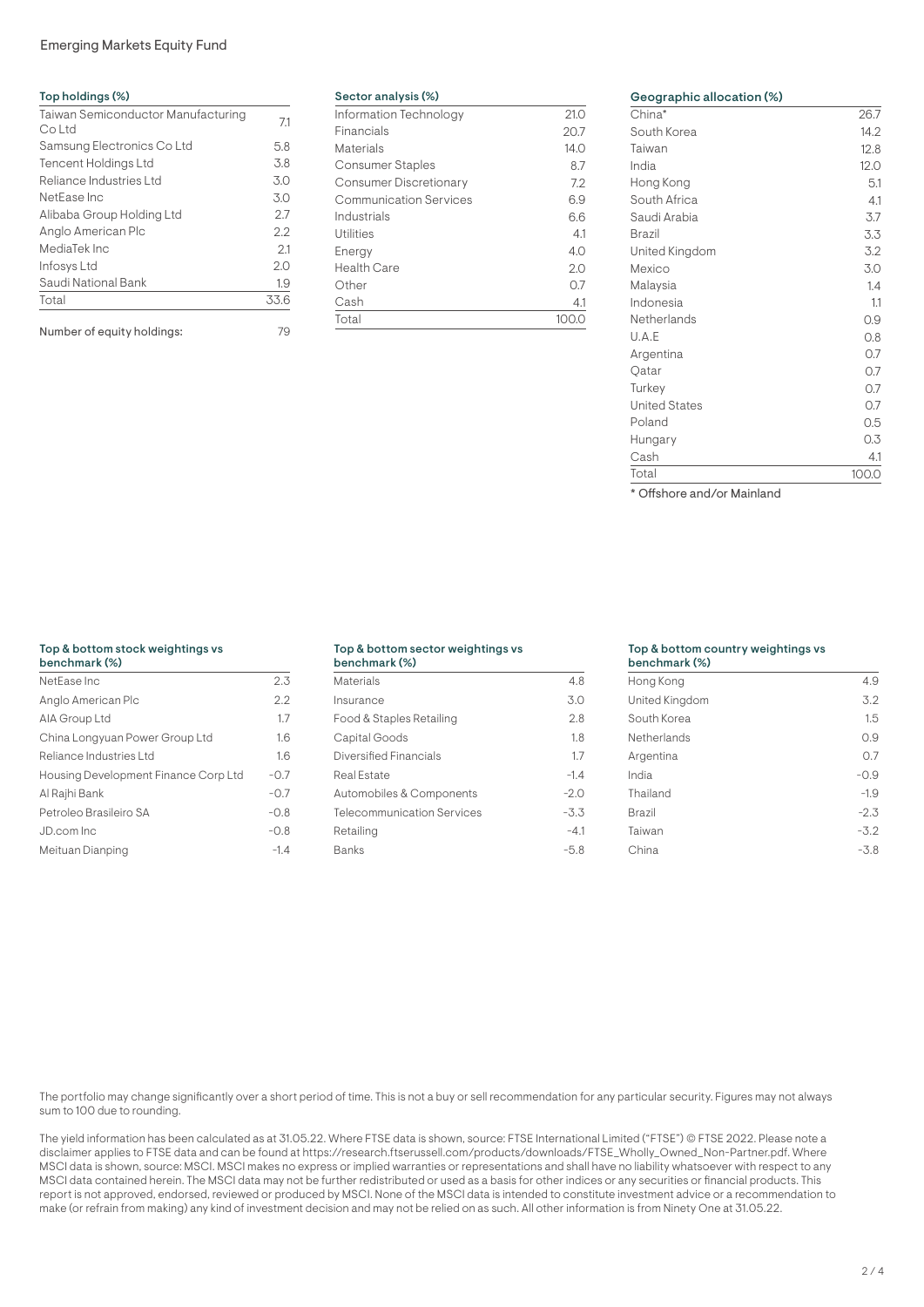# General risks

The value of these investments, and any income generated from them, will be affected by changes in interest rates, general market conditions and other political, social and economic developments, as well as by specific matters relating to the assets in which they invest. Past performance does not predict future returns; losses may be made. Ongoing costs and charges will impact returns. The Fund's objectives will not necessarily be achieved and there is no guarantee that these investments will make profits; losses may be made. Environmental, social or governance related risk events or factors, if they occur, could cause a negative impact on the value of investments. This Fund may not be appropriate for investors who plan to withdraw their money within the short to medium term.

# Specific fund risks

Currency exchange: Changes in the relative values of different currencies may adversely affect the value of investments and any related income.

Derivatives: The use of derivatives is not intended to increase the overall level of risk. However, the use of derivatives may still lead to large changes in value and includes the potential for large financial loss. A counterparty to a derivative transaction may fail to meet its obligations which may also lead to a financial loss.

Emerging market: These markets carry a higher risk of financial loss than more developed markets as they may have less developed legal, political, economic or other systems.

Equity investment: The value of equities (e.g. shares) and equity-related investments may vary according to company profits and future prospects as well as more general market factors. In the event of a company default (e.g. insolvency), the owners of their equity rank last in terms of any financial payment from that company.

# Important information

All data as at 31.05.22. The most up to date fund details (e.g. name, overview, key facts etc) are reflected as at the date of publication. Any changes effective after publication will appear in the next update. This is a marketing communication. We recommend that you seek independent financial advice to ensure this Fund is suitable for your investment needs. This communication should not be distributed to retail customers who are resident in countries where the Fund is not registered for sale or in any other circumstances where its distribution is not authorised or is unlawful.

All the information contained in this communication is believed to be reliable but may be inaccurate or incomplete. A rating is not a recommendation to buy, sell or hold a fund.

The Fund is a sub-fund of the Ninety One Funds Series range (series i - iv) which are incorporated in England and Wales as investment companies with variable capital. Ninety One Fund Managers UK Ltd (registered in England and Wales No. 2392609 and authorised and regulated by the Financial Conduct Authority) is the authorised corporate director of the Ninety One Funds Series range.

This communication is not an invitation to make an investment nor does it constitute an offer for sale. Any decision to invest in the Fund should be made only after reviewing the full offering documentation, including the Key Investor Information Documents (KIID) and Prospectus, which set out the fund specific risks. Fund prices and copies of the Prospectus, annual and semi-annual Report & Accounts, Instruments of Incorporation and the Key Investor Information Documents may be obtained from www.ninetyone.com.